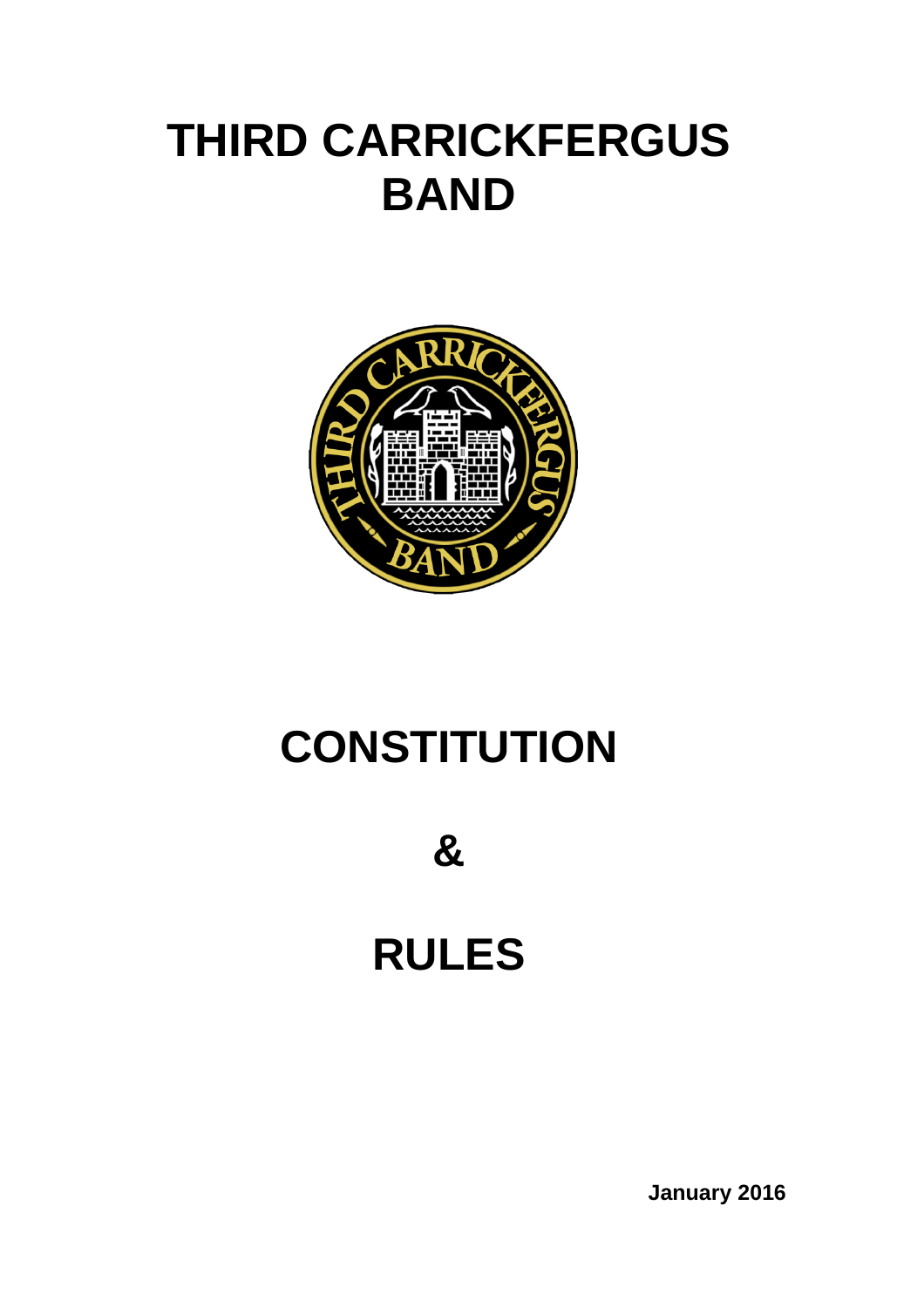# **CONSTITUTION OF THE THIRD CARRICKFERGUS BAND**

This is the constitution of the above mentioned organisation and as such may only be amended at an Annual General Meeting by two thirds majority vote of all members of the organisation who are eligible to vote. Twenty-eight (28) days' notice of any proposed amendment must be given to the Secretary in writing. Such proposals must bear the signature of the proposer and the seconder.

The organisation may amend any provision contained within this constitution provided that:

(a) no amendment may be made that would have the effect of making the organisation cease to be a charity at law.

(b) no amendment may be made to alter the purposes if the change would undermine or work against the previous purposes of the organisation.

# **GENERAL**

- This organisation shall be known as the "Third Carrickfergus Band."
- The organisation shall be a voluntary public subscription supported brass band.
- The organisation shall not have any political, sectarian, or religious connotations and shall be completely impartial in these respects.
- The organisation shall not be dissolved as long as nine (9) of its members desire to keep it going.

In these rules, wherever the context so requires, the masculine shall include the feminine and the singular shall include the plural.

# **OBJECTIVES**

- To promote the playing, understanding and appreciation of brass band music in its various forms.
- The provision of training for band members by way of regular practices, private and public musical engagements and taking part in competitions.
- To enhance the musical interests of the public, thereby publicising the name and accomplishments of the area of Carrickfergus.
- To foster good relationships and participation with other musical organisations within the Carrickfergus area.
- To increase facilities for the musical advancement of the members and to stimulate local interest in the musical and cultural development of the band.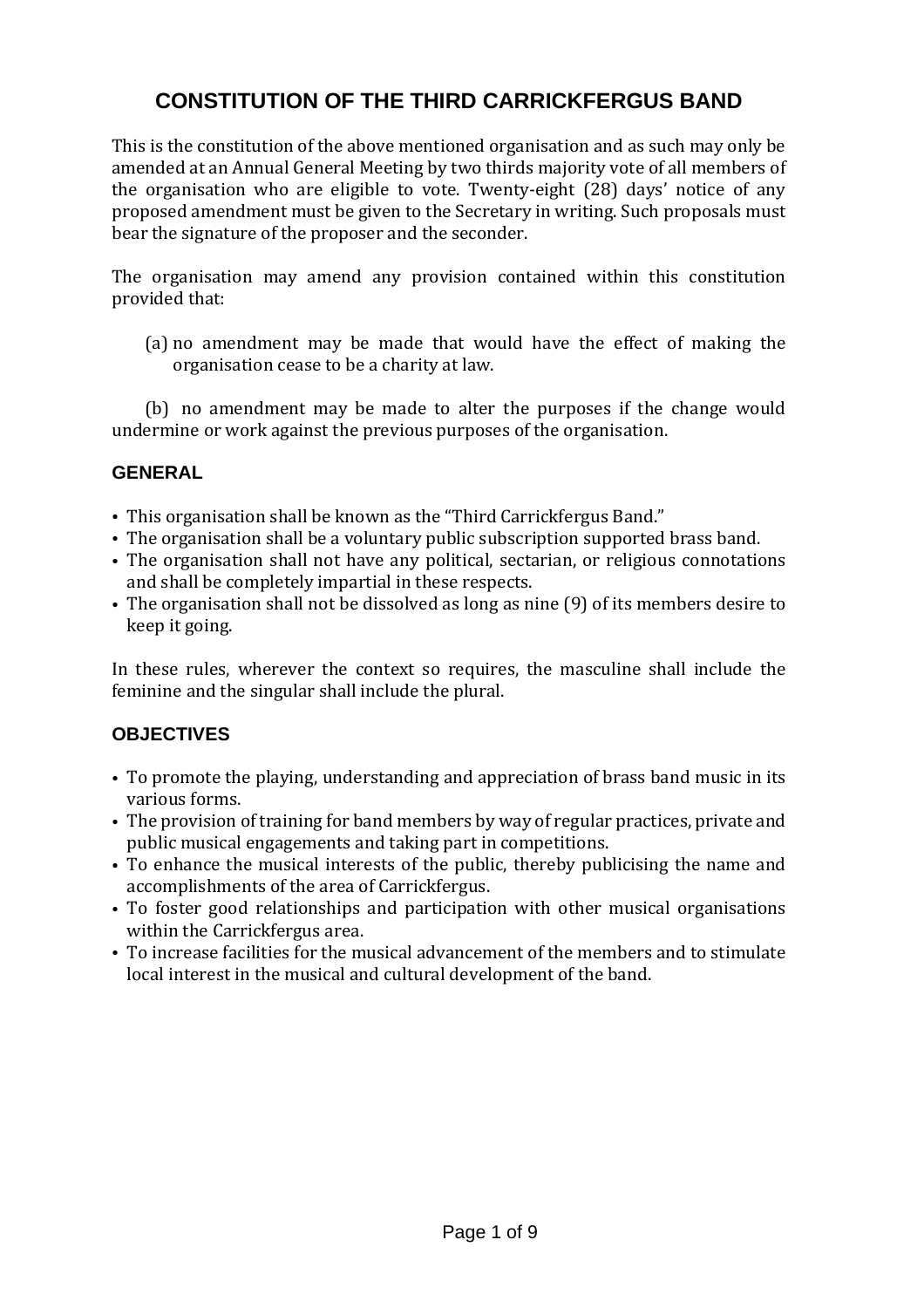# **MANAGEMENT**

Management of the band shall be vested in the Band Committee.

Advisors and guarantors to the band shall be a group of elected trustees who can intervene on committee decisions that may adversely impact the band and ensure such decisions are scrutinised by the full band at an EGM (Extraordinary General Meeting).

Eligible band members shall elect the following officers annually to form the Band Committee: -

Chairman, Vice-chairman, Secretary, Treasurer, Librarian, Equipment Officer one additional Committee Member.

Eligible band members shall elect the following non-committee officers: - Assistants to the Treasurer, Librarian, Equipment Officer; Press Officer, delegates to NIBA and BBL (if deemed necessary).

In the event of the death, prolonged absence, or resignation of a Committee member the Committee may co-opt the services of another member to fill the vacant post until the next Annual General Meeting.

The duties of the aforementioned officers are as follows: -

#### **CHAIRMAN**

To preside over all band meetings. Supervise the workings of the Band's Committee. Sanction all band expenditure. Act as spokesman for the band. To keep the trustees informed of all major decisions of Band Committees.

#### **VICE-CHAIRMAN**

Such of the Chairman's duties as are assigned to him/her by the Committee.

#### **SECRETARY**

Deal with all band correspondence. Take, keep, and make available as necessary minutes of all band meetings. Take bookings for all band engagements and functions and keep records of same. Keep records of band membership. Arrange all band meetings and give notice of same. Register band members for contest purposes.

#### **TREASURER**

Control of the band's finances as specified in the *FINANCIAL* paragraph (see page 4). Keep the band's accounts up to date. Collect members' subscriptions. Take charge of all monies collected, granted, or donated to the band. Produce an audited balance sheet for the Annual General Meeting or when required by the Committee. Organise collections at engagements where required.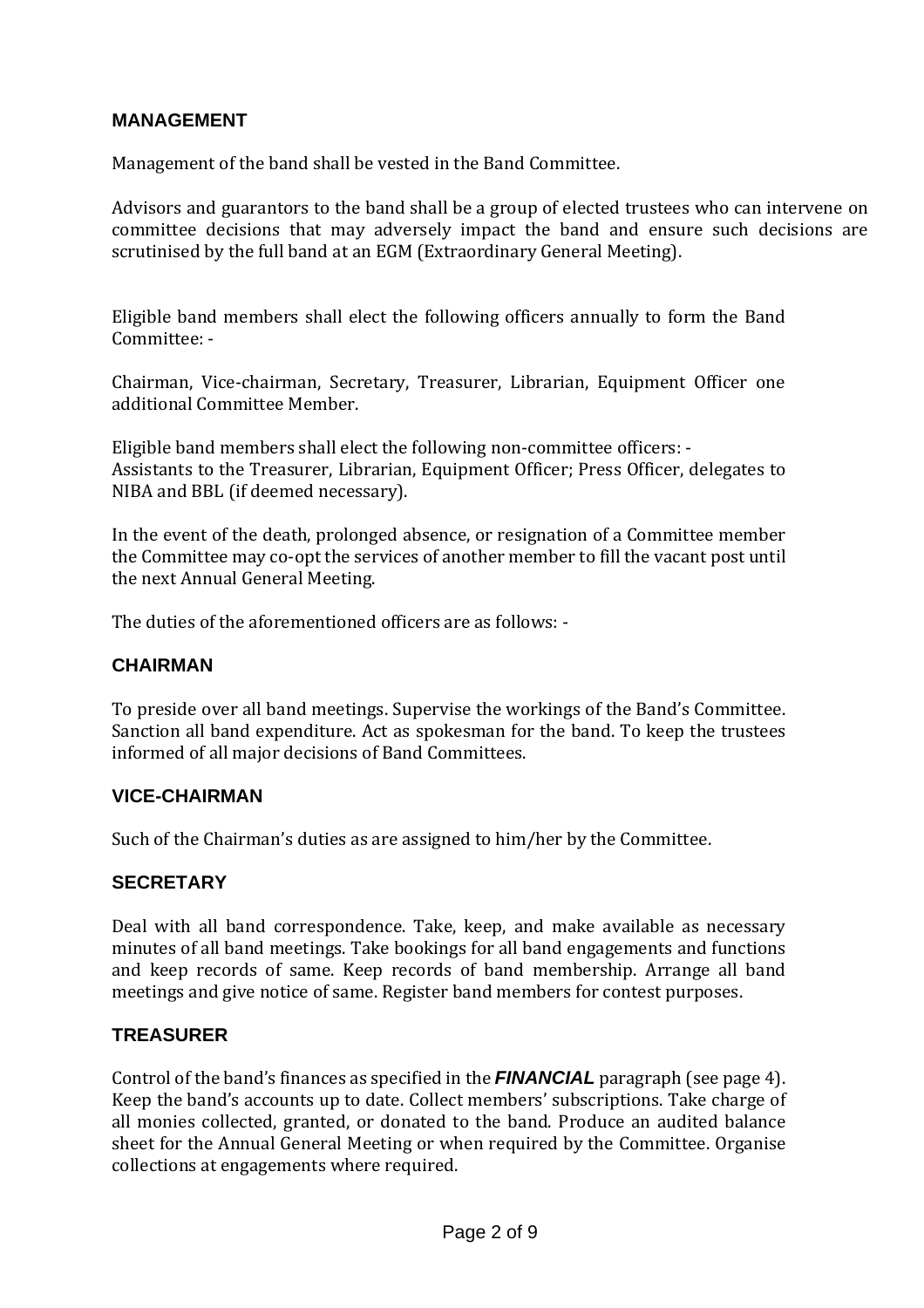# **LIBRARIAN**

Catalogue and keep in good order by repair and replacement the band's music library, ensure that all members have the correct music available for practice and engagements.

## **EQUIPMENT OFFICER**

Be responsible to the Committee for the care of all property owned by the band. Ensure band members are properly equipped with instruments and uniforms. Ensure that members take reasonable care of property loaned to them. Keep records of signatures for all property loaned. Ensure that collective items or equipment (stands, drapes, chairs, music etc.) are available for band use at practices and engagements. Authorise when necessary, the use of band property by a band member with any other organisation when approved by the Committee. Keep the practice room tidy. Keep an up-to-date inventory of all band property. Maintain a temporary loan book.

The Committee shall, as necessary, recommend to the band the appointment of a Musical Director. His responsibilities shall be: -

#### **MUSICAL DIRECTOR**

Be responsible to the Band Committee for the musical advancement of the band. Ensure band discipline at practices and engagements. Select musical programs appropriate for the band's engagements when directed by the Committee. To arrange for the training and instruction of all band members as applicable. Arrange, in conjunction with the Secretary, requirements for any band engagements.

# **ASSISTANT MUSICAL DIRECTOR**

As above, in the absence or at the request of the Musical Director, assist the Musical Director and be responsible for the junior and training bands.

# **TRUSTEES**

Four (4) Trustees shall be appointed by the Committee, to serve from time to time. The Trustees should be responsible local persons who are actively involved in the band. The decision to select and appoint the Trustees and to change the Appointments of Trustees should be taken jointly by the Trustees and the Committee with a simple majority required to carry the change. The Trustees can intervene on decisions that would adversely impact the viability of the band (for example, decisions that would bankrupt the band or place the band in considerable debt) and ensure such decisions are scrutinised by the full band at an EGM. For an EGM to be called by the Trustees they must all agree unanimously to put the decision before the band in an EGM.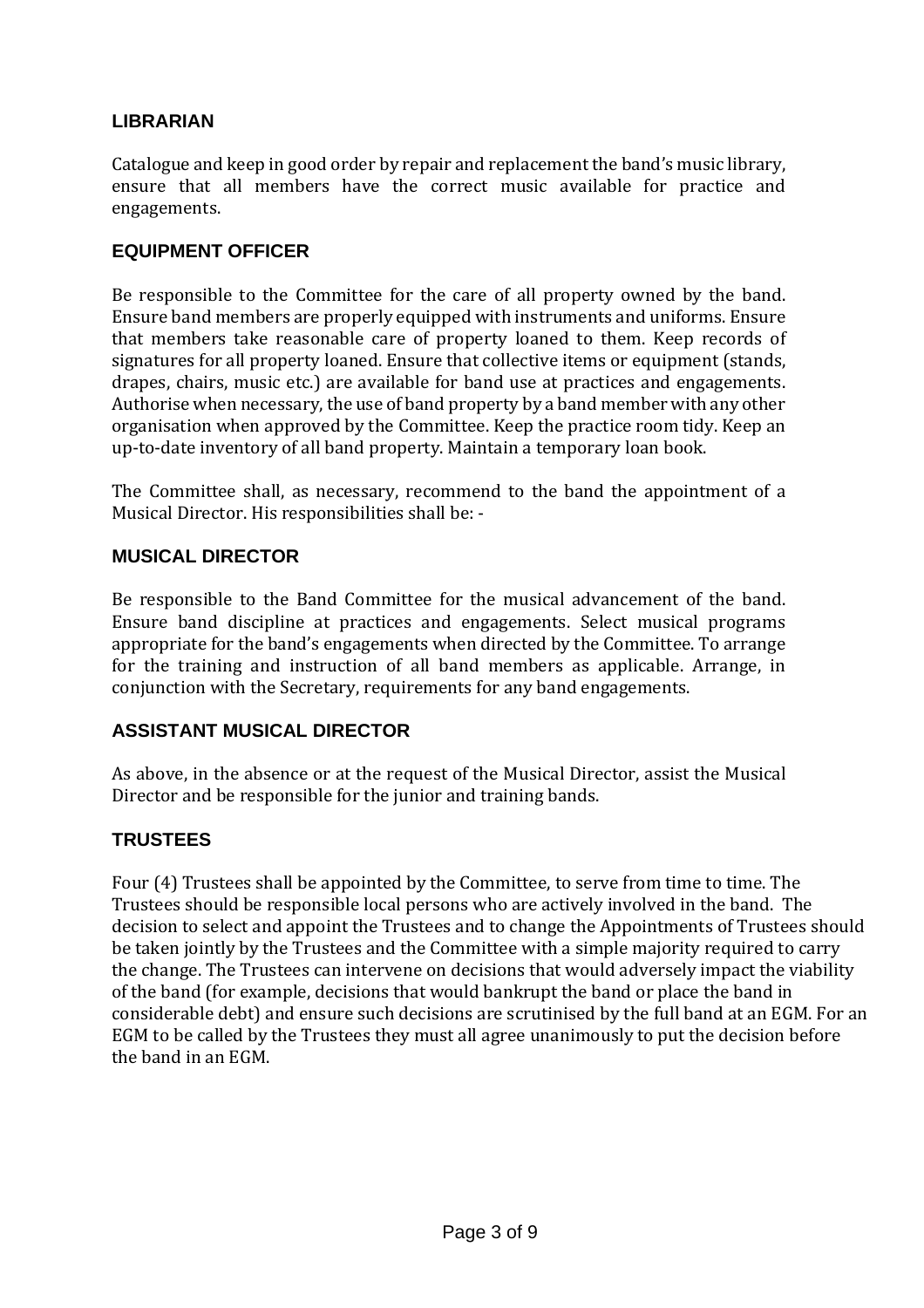# **DISSOLUTION**

In the event of the band being dissolved the Trustees will hold all monies and properties owned by the band in trust. The Trustees nay only dispose of the band monies and property if after five (5) years they are unable to reform the band. During these five (5) years the Trustees are to advertise frequently in an attempt to reform the band. The band monies and property may only be disposed of to an established Northern Ireland charitable organisation with a musical interest.

# **PRESIDENTS**

A President is to be elected by the Band at the Annual General Meeting to serve on a lifetime basis with the right of resignation.

#### **MEETINGS**

An Annual General Meeting shall be held no later than the month of February.

At the Annual General Meeting reports from the Chairman, Secretary, Treasurer, and spokesman for Trustees shall be made and when applicable new Committee members elected.

Committee meetings are to be held at least quarterly. Four (4) members present will form a quorum.

Extraordinary General Meetings may be called at any time at the discretion of the Committee or the Board of Trustees.

#### **FINANCIAL**

The band shall hold a current account with a clearing bank. Cheques or withdrawals on the current account must be authorised by the Treasurer and a second signature on the account. The amount held in the current account must not exceed for more than a period of three (3) calendar months such an amount as is agreed from time to time with the Committee.

All excess monies to be transferred at three calendar monthly intervals by the Treasurer to a Deposit Account either with the same bank or with a reputable Building Society. Withdrawals from the Deposit Account must be authorised by the Treasurer and the Committee. Proper accounts shall be kept of all monies received and expended by the band. Such accounts must be prepared by the Treasurer every year. The prepared accounts are to be submitted to the members attending the AGM for their approval.

#### **MEMBERSHIP**

Membership shall be open to all persons who wish to play a band instrument and who agree to abide by the band rules and with the band's objectives as set out above. No member shall receive payment directly or indirectly for services to the organisation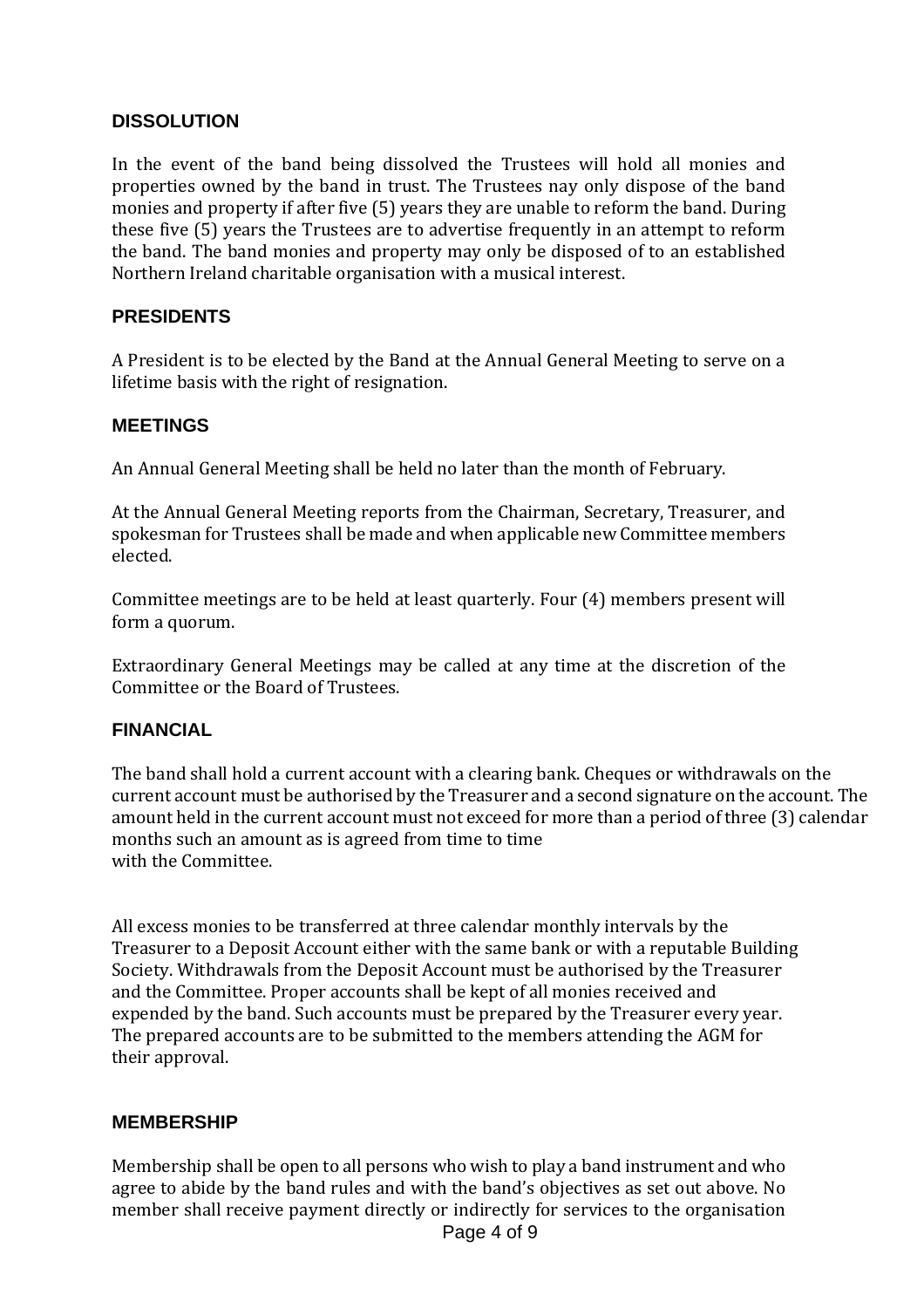other than for legitimate expenses incurred in the execution of its functions. Membership will be divided into the following two categories: -

# **1. JUNIOR MEMBERS**

Playing members aged fifteen (15) years or less will not be eligible to vote at the Annual General Meeting or hold Executive Committee office.

## **2. SENIOR MEMBERS**

Playing members aged sixteen (16) years or more will be eligible to vote at the Annual General Meeting and hold Committee office only if their subscriptions are fully paid up.

# **3. ASSOCIATE MEMBERS**

Former Playing Members may apply to become and who will be eligible to vote at the Annual General Meeting and hold office only if their subscriptions are fully paid up.

Senior and Junior Members shall pay such annual subscriptions as the Band shall decide.

All new members shall be placed on probation for one month. After this time, the person will be proposed and if accepted by the full band will become a duly elected member of the band.

Any member of the Band who is involved in any act, which in the opinion of the Committee brings the Band into disrepute, may be suspended from the organisation for a period of not more than two months.

The member is to be informed in writing of the Committee's decision and invited to make amends and/or explain their actions within that two-month period.

If there is a continued disagreement between the said member and the Committee, the member has the right to a final hearing before the full Band, when continued membership shall be decided by secret ballot. If after two months there has been no response from the member, the Committee shall ask the full Band for permission to remove said person from the Band's membership.

All members will be supplied with a current copy of the Band rules upon payment of their annual subscription.

# **BAND RULES**

A set of band rules shall be drawn up by the Committee governing the conduct of members at practices, engagements and in general relationship to the Band. These rules may be amended at any time by the band Committee in as much as the rules by amendment do not affect this constitution.

# **INSURANCE**

The Committee shall ensure that all band property is adequately insured. The Committee shall ensure that all band members are insured against accidents and public liability whilst engaged in band functions.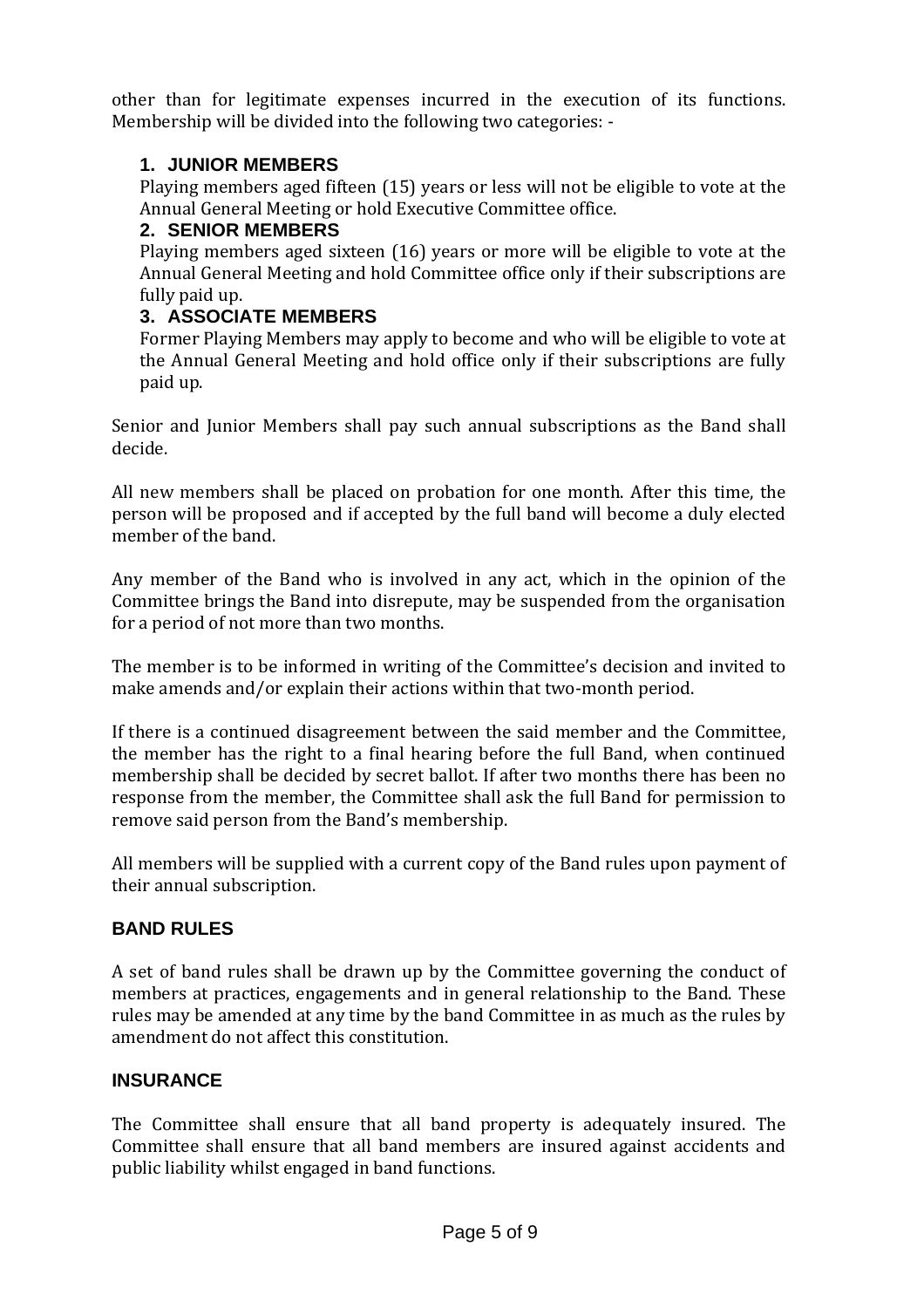# **THE THIRD CARRICKFERGUS BAND – RULES**

# **MANAGEMENT OF THE BAND**

The band is managed by an elected Committee, which meets at least quarterly.

The Annual General Meeting of the Band is usually held in February of each year.

The Constitution of the Band establishes the framework within which the Band operates, and copies are freely available from the Secretary.

All matters concerning the organisation, planning, operation, and financing of the Band should be referred to the Committee for discussion and action.

Members of the Band are requested to inform the Committee, through the Secretary, or any other Committee member, of any suggestion, ideas or complaints concerning the Band's activities.

#### **MEMBERSHIP**

All persons shall have equal opportunity. The Band welcomes applications for membership and participation in its activities from any individual.

New players of aged 15 years or over may be required to serve one month probation before being invited to seek Senior membership of the Band by being formally elected at the next band meeting or practice.

Subscriptions are payable by Senior Members, with reductions for students in full time education and the unemployed. These subscriptions are reviewed annually and must be paid weekly, monthly, or annually in advance.

The Band rehearses twice a week, on Tuesday and Thursday evenings (20:00 – 22:00). Visitors (playing or non-playing) are always welcome. The Junior Band rehearses once a week, on Tuesday evenings (18:30 – 20:00). The Training Band rehearses on Saturday mornings (10:30 - 12:00).

Playing Members of the Band should be registered as members of the Band with the North of Ireland Bands' Association Registry. The Band itself is a member of the North of Ireland Bands' Association and the Brass Band League of Northern Ireland.

Members wishing to resign from the Band shall do so in writing to the secretary, giving al east one month's notice. Playing members who resign may seek, or be offered, Associate Membership of the Band.

The Committee shall have the power, by notice in writing to a member, to suspend his membership of the Band in any of the following events:

- If such a member is in arrears regarding his Annual Subscription or any other monies owed to the Band.
- If such a member is guilty of any conduct which, in the opinion of the Committee, is detrimental to the Band wheresoever it occurs.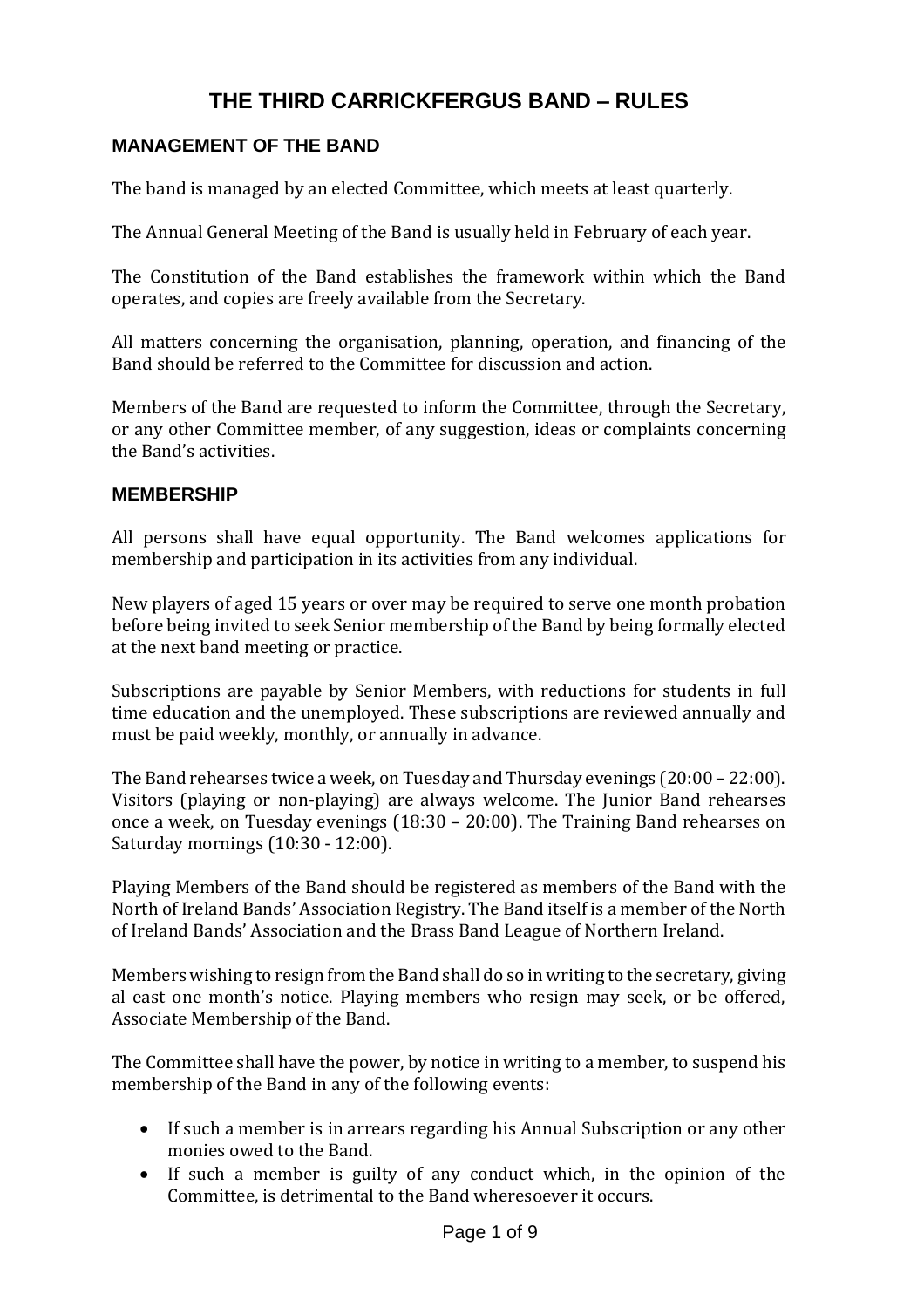- If, in the opinion of the Musical Director, the musical standard of the individual is not maintained or improved to an adequate level and this view is endorsed by the Committee.
- If such a member is in breach of the Band's Rules and, following appropriate warnings, has not improved his conduct.

A member whose membership is terminated following the above or a member who voluntarily resigns shall return all Band property held at the termination of his membership in such a condition as shall satisfy the Committee.

# **CONDUCT**

Members shall at all times conduct themselves in an acceptable manner and with respect and consideration for other Members and the general public.

Irresponsible behaviour and bad language will not be accepted.

The deportment, appearance and total demeanour of the Band is part of the service the band provides to its clients and is just as important as the high standard of the musical performance.

Playing Members are expected to attend each scheduled Band rehearsal and engagement.

Playing Members must indicate whether or not they are available for the engagement as early as possible. The unavailability of any particular player can only be handled effectively when there is sufficient time to make alternative arrangements, if appropriate.

In the event of their unavailability playing Members must make every effort to inform their Section Leader in person or by telephone as soon as possible.

Playing Members are expected to have their music parts available at all times for rehearsals and engagements. If, for any reason, a player cannot attend a rehearsal or engagement, he should, where possible, ensure that his music is forwarded to the Band in his absence or left in anticipation of his absence.

Band members are expected to assist with the setting up and packing away of chairs, stands and other equipment at rehearsals and engagements.

Band Members should arrive at engagement venues by the time stated and wear the full uniform specified. Sufficient time should be allowed for travelling and parking where appropriate.

#### **UNIFORM**

Band Members are expected to dress smartly and adhere strictly to the Band Uniform on all engagements unless explicitly notified otherwise.

Band uniform consists of the Band jacket, white shirt, band tie/bow tie, black trousers or skirt, black socks, and black shoes.